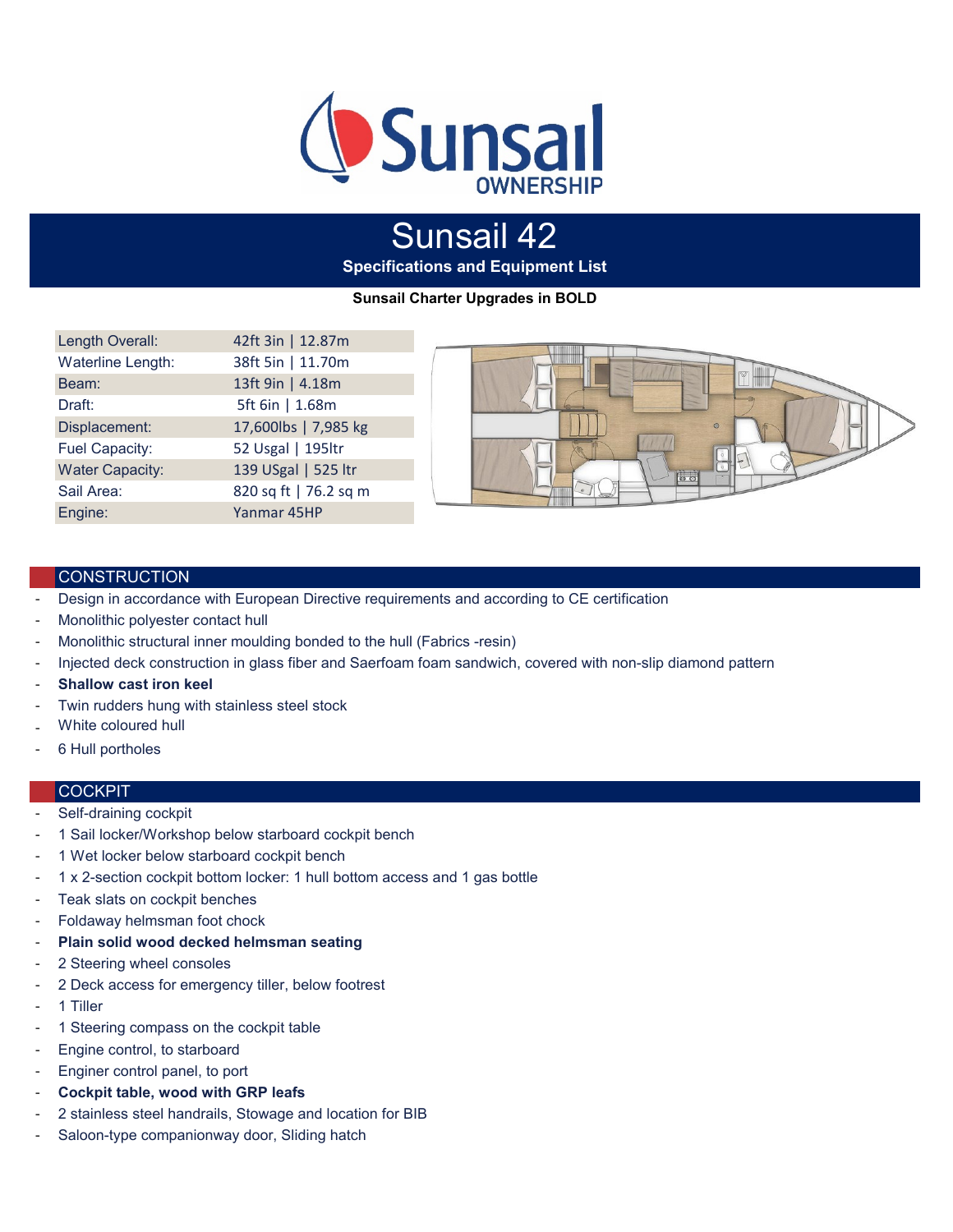- **Fully opening Electric transom, convertible to bathing platform (2,65 x 0,80m / 8'8'' x 2'7'')**
- Intermediate cockpit access step
- Teak decking on swim deck
- 1 Fixed, telescopic stainless steel swimming ladder
- **Hot/cold water cockpit shower**
- **LED courtesy light in cockpit**
- **Bimini and dodger**

## DECK EQUIPMENT

- Classical 9/10 anodised aluminium mast, 2 spreaders
- Anodised aluminum boom
- Classic stainless steel single strand standard rigging
- Split backstay
- Rigid boom vang with tackle
- Mainsail stay rope on the roof (with 2 chainplates)
- 1 Self-tacking jib track with traveller
- Complete running rigging: Mainsail halyard, Genoa halyard with cleat on mast, Boom topping lift with cleat on mast, Mainsheet, 1 Se
- **2 Halyard bags**
- 9 Clutches
- 2 flag halyards
- 1 manual self tailing coachroof winch (H40.2 STA)
- **1 electric self tailing coachroof winch (H40.2 STAEH)**
- 1 Aluminum Speed Grip winch handle
- 1 Winch handle box
- **Custom heavy duty battened charter mainsail**
- **Charter upgrade, heavy duty furling genoa with red UV protection strips**
- **Stackpack LazyJack system in Sunsail blue with logo**
- **Proful genoa furler**
- Self-draining chain locker Integrated clench on the deck Hatch cover
- Single roller stainless steel bow fitting with offset roller
- **Additional anchor arm**
- 6 Aluminum mooring cleats (Length: 300mm / 12'')
- Stainless steel chafing plate
- 2 stainless steel pulpit(s)
- 2 Stainless steel pushpits
- 2 Stainless steel handrails on coachroof
- 1 Lifebuoy support bracket
- Tube welded onto pulpit for flag
- Double guard lines and stainless steel stanchions (605mm / 2')
- **Lifeline gates**
- Emergency ladder on pushpit
- **Electric windlass (1000 W) Hard wired remote control**
- **Aft transom protection**
- **Bow protection**
- **Outboard engine bracket**

## SALOON / INTERIOR

- **Light oak woodwork with charcoal material panelling**
- Laminated floorboards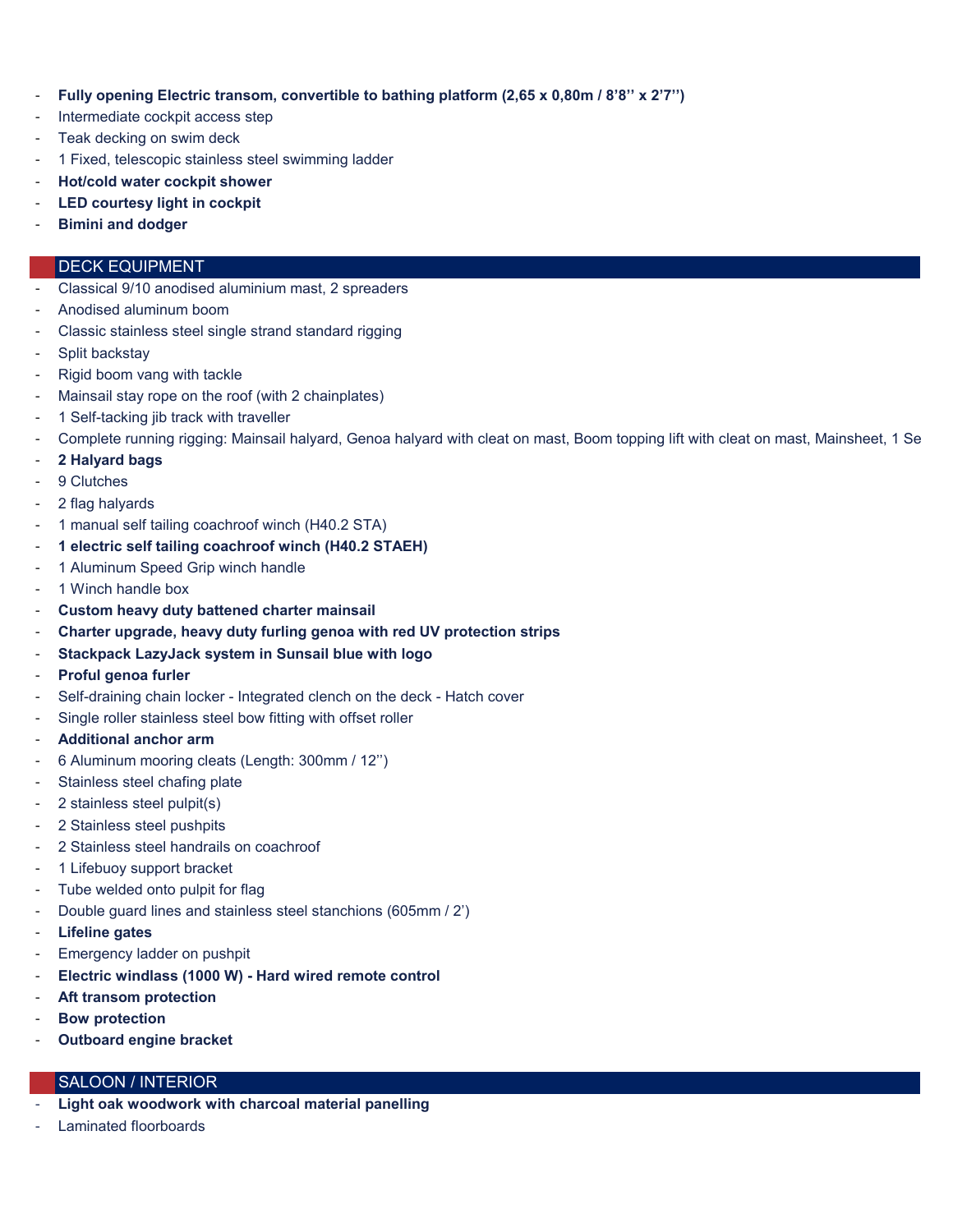- Wooden saloon companionway with hanging steps made from laminated moulded wood with non-slip coating
- 2 Stainless steel companionway handrails
- Headroom: 2,00m / 6'7''
- U shaped saloon bench double density foam
- **Saloon table converts to double berth**
- Storage under bench seats
- 1 dual USB port
- 1 Hull porthole
- 2 Coaming windows with pleated blinds
- 2 Opening deck hatches with mosquito screen/blinds
- **LED indirect lighting**
- **Anti-skid on companionway steps**

## **GALLEY**

- Headroom: 1,91m / 6'3"
- C-shaped galley
- Compact sink cover with cutting board
- Stainless steel sink 2 rectangular basins 1 Mixer tap with hot/cold water under pressure
- **Stainless steel cooker 3 burner oven/grill on gimbal**
- 190L / 50 US Gal icebox, front opening (with 10 L/3 US Gal freezer)
- Fitted lockers and closed shelving
- Open shelving above stove and sink
- Low-level stowage below sink
- Lower unit: 1 door, 2 drawers
- Bin with access on the work top
- 2 x 230V Sockets (in trim level)
- 2 Coaming windows with pleated blinds
- 1 Hull porthole
- 1 Flush deck hatch with blind/mosquito net
- **Microwave**
- Propane solenoid system

#### CHART TABLE

- Headroom: 1,97m / 6'6''
- Table with drop fronts Wooden fiddle
- Switch panel on bulkhead for access to electrical functions
- Stowage against the bulkhead below the chart table
- 1 x 230 V socket
- 1 x Single USB socket
- 1 x spotlight
- 1 x Opening porthole in coaming
- 1 x Fixed coaming window with pleated blind

# FORWARD OWNER'S CABIN

- Headroom: 1,94m / 6'4''
- 1 Central double bed (2,03 x 1,60 1,31m / 6'8'' x 5'3'' 4'4'')
- 1 Hanger closet, open storage compartment along the hull
- 1 bedside table on each side of the bed
- 2 Spotlights on the headboard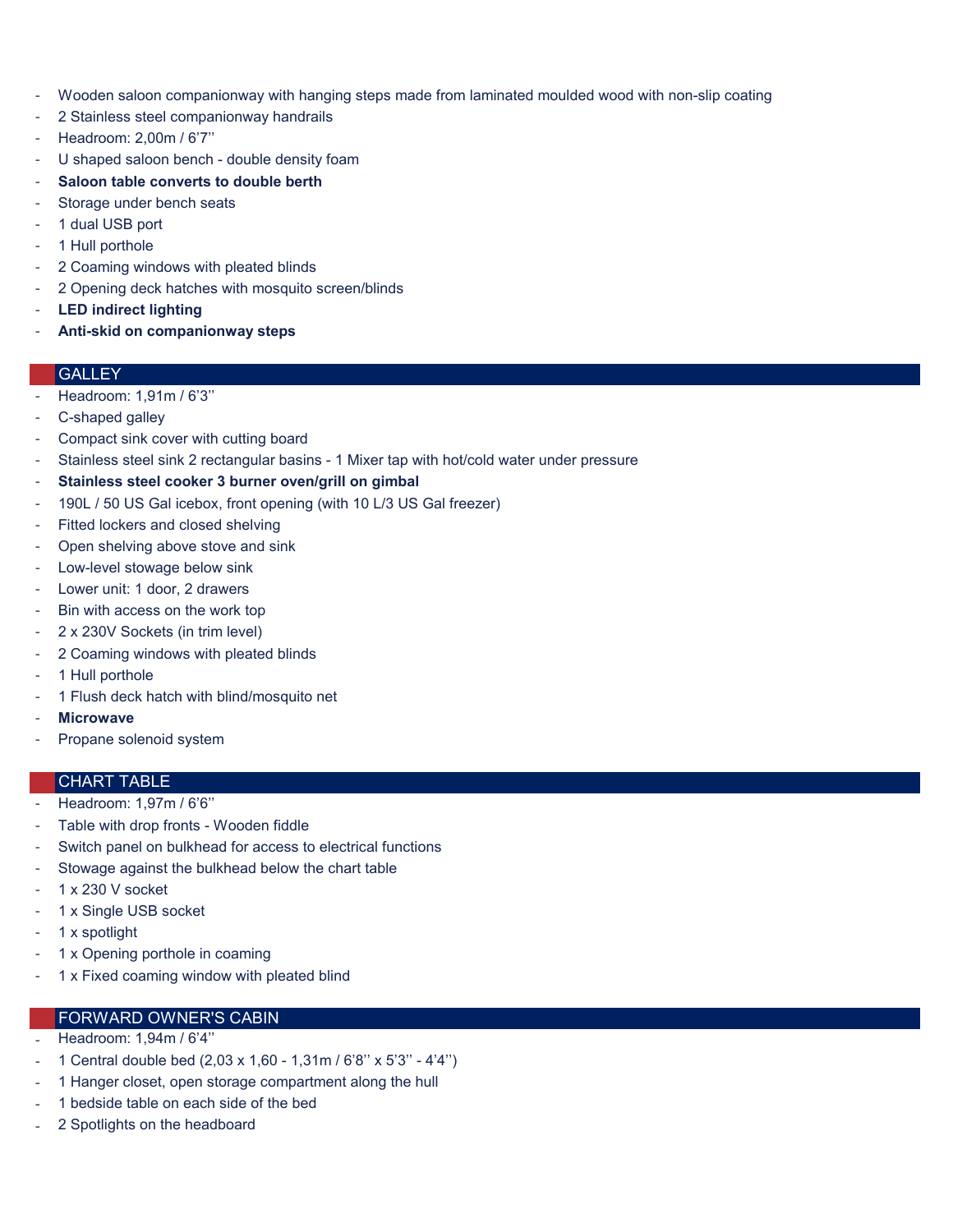- 1 dual USB port
- 1 230 V socket
- 3 Flush deck panel with blind/mosquito net
- 2 Portholes with rigid sliding blind

#### FORWARD OWNER'S HEAD

- Private entrance through foward cabin
- Shower with perspex door self-draining storage tray 1 mixer tap
- **Electric Quiet Flush toilet**
- 1 50 L / 131 US Gal rigid holding tank
- 1 Polyester basin 1 Hot/cold water mixer tap
- 1 Cabinet + Storage space under the basin
- 1 Mirror
- Toilet accessories
- 1 Deck hatch with blind/mosquito net

#### AFT CABINS

- Headroom: 1,93m / 6'4''
- 1 Double bed (2,04 x 1,37 x 1,21m / 6'8'' x 4'6'' x 4')
- 1 Hanging locker
- 1 Bed access sideboard
- 1 Spotlight on the headboard
- 1 dual USB port
- 1 230 V socket
- 1 Hull porthole with curtain
- 1 Opening porthole below cockpit seat with curtain
- **Additional opening to the cockpit for improved ventilation**

#### AFT HEAD

- Headroom: 1,95m / 6'5''
- Access from the saloon or the starboard aft cabin
- Shower with perspex door self-draining storage tray 1 mixer tap white polyester shower base
- **Electric Quiet Flush toilet**
- 1 80 L / 21 US Gal rigid holding tank
- 1 Polyester basin 1 Hot/cold water mixer tap
- 1 Cabinet + Storage space under the basin
- 2 Mirrors
- Toilet accessories
- 1 Opening porthole in coaming

#### ELECTRICAL INSTALLATION

- **Full 230 V system (6 Inside sockets, 1 Shore power socket)**
- 12V circuit
- **AGM batteries**
- 1 Power distributor
- 60 Amp battery charger
- Battery charge display (navicolor screen)
- 12 V electrical panel on the chart table with single USB socket
- Lighting: Overhead lights Spotlights LED strip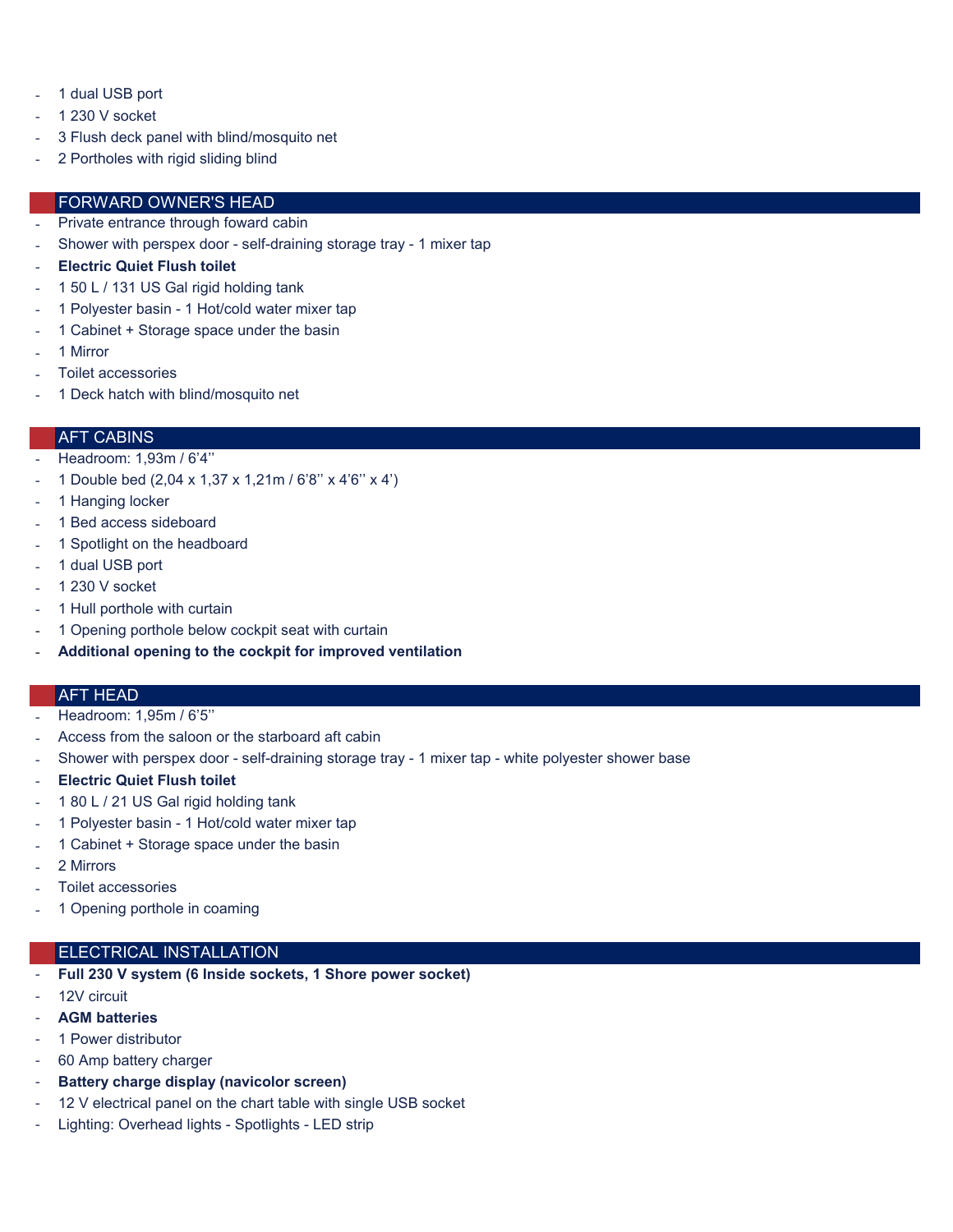- Navigation lights (LED): 2 Navigation lights 1 Anchor light on masthead 1 Aft starboard stern light
- Wire runs for option cables
- **Hifi Fusion + Interior loudspeakers & Waterproof exterior speakers**
- **1 Triton two graphic display**
- **1 Multifunction touchscreen 9" wide**
- **GPS, Chart plotter, Card reader Navionics silver cartography**
- **Sensor (log, temperature)**
- **Autopilot**
- **VHF, AIS receiver function**
- **Wind Sensor (Windvane, Anenometer)**
- **1 USB port dual port in the saloon and in each cabin**
- **Fans in saloon and cabins**
- **Air conditioning**
- **TV**
- **Underwater light**
- **2 x Solar panel (For trickle charge of domestic battery bank)**

## ENGINE & CONTROLS

- Yanmar engine (4JH45) Common rail shaft line (45HP) diesel
- Engine control at the starboard helm station Enginer control panel, to port
- Engine compartment: Soundproofing foam Ventilation: 3 air intakes and 1 forced air outlets
- 1 Alternator 12 V / 125 Ah
- 1 Rotomoulded diesel tank 195 L / /52 US Gal (under port aft berth)
- Electronic gauge Low level alarm 1 Deck filler
- Filters: Seawater Diesel Water separator
- Fixed three blades propeller
- 1 Engine access through companionway (opening with 2 gas struts)
- 2 Engine access through aft cabins

#### PLUMBING INSTALLATION

- 1 rotomoulded freshwater tank (195L / 52 US Gal) under starboard aft berth 1 Deck filler
- **Additional freshwater tank (330L / 87 US Gal)**
- Pressurised electric water pump Expansion tank Inline filter
- 40 L / 11 US Gal Electric water heater (engine use)
- 1 Rigid black water holding tank for each WC
- Electrical shower drain pumps
- 1 Electric bilge pump
- 1 Manual bilge pump

# SAFETY GEAR

- **Mooring kit: fenders and docklines**
- **Primary and secondary anchors**
- Life jackets and safety harnesses per max pax
- **Life raft**
- **Flare kit**
- **Binoculars**
- **Navigation tools: Parallel rule, compass, dividers**

## GENERAL EQUIPMENT